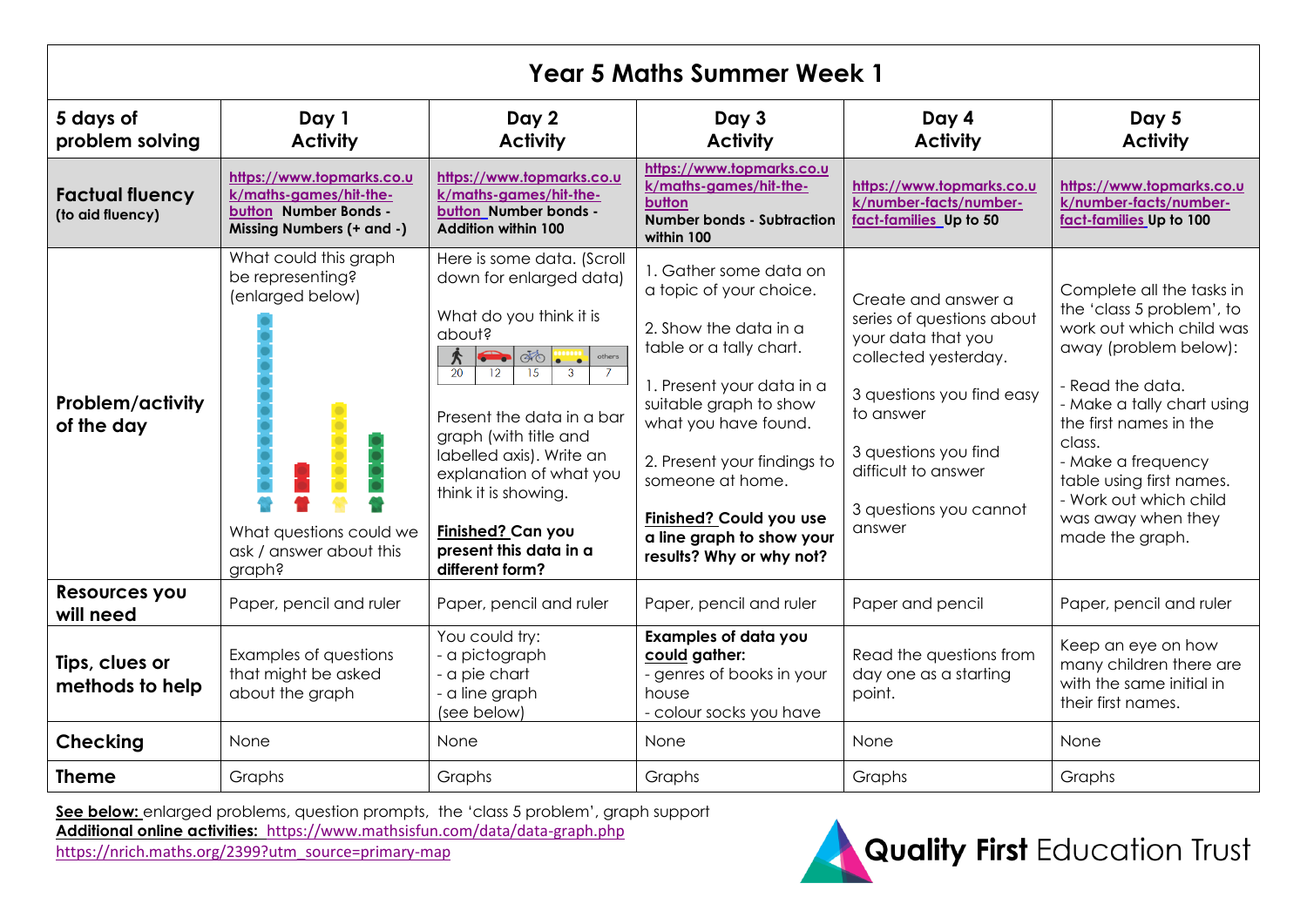## **Day 1 enlarged:**



**Examples of questions you might ask about the graph on day 1:**

*(if each unit represents one t-shirt)*

How many blue t-shirts were sold?

What is the total number of t shirts sold?

How many more yellow t-shirts are needed to make more than green and red combined?

If one unit represents 45 t-shirts, how many blue and red t-shirts were sold?

## **Day 2 enlarged:**

|          |               |            | hers<br>o |
|----------|---------------|------------|-----------|
| n.<br>ΔU | <b>ALC: Y</b> | г.<br>ان ا |           |

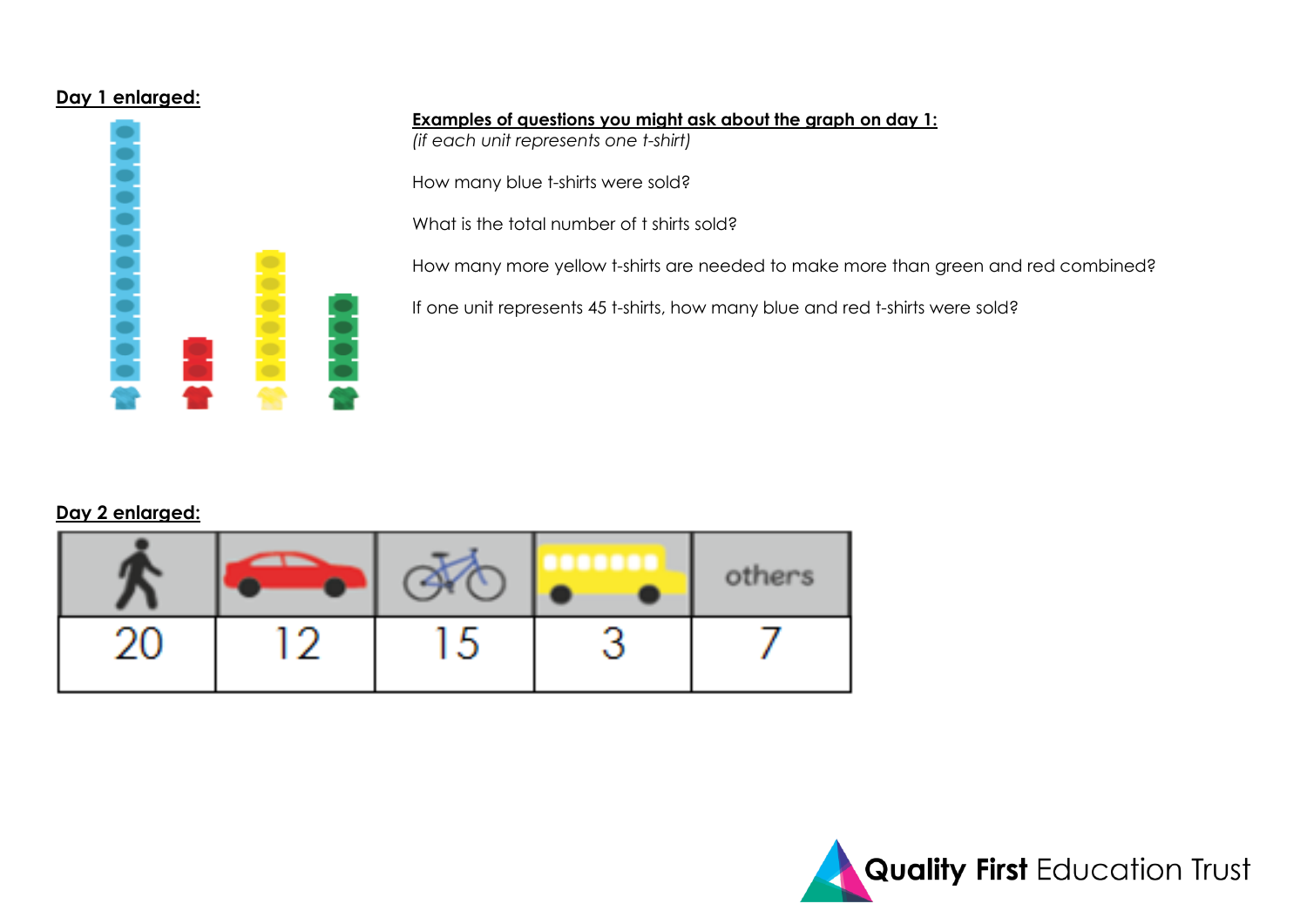$\mathcal{C}$ 

E

 $D$   $||$ 

| One day when 34 children were in class, their<br>teacher, said they were going to make some<br>graphs and tables using their first names. She put<br>the class lists onto the white board.<br>Here are the lists of first names of the members of<br>Class 5. (They are in alphabetical order of their<br>surnames so they do not seem to be ordered.) | Girls in Class 5<br><b>Hetty</b><br>Annie<br>Tessa<br>Debbie<br>Willow<br>Jess<br>Abby<br>Sindy<br>Penny<br>Bel | Boys in Class 5<br>David<br>Nelson<br>Ali<br>Jake.<br>Harry P<br>William<br>Ben.<br>Tom.<br>Dai<br>Arlo. |
|--------------------------------------------------------------------------------------------------------------------------------------------------------------------------------------------------------------------------------------------------------------------------------------------------------------------------------------------------------|-----------------------------------------------------------------------------------------------------------------|----------------------------------------------------------------------------------------------------------|
| First, the class made <b>tally charts</b> of the initial<br>letters of their names. They worked in pairs.<br>The first part of Becky and Selma's tally looked<br>like this:<br>Tally                                                                                                                                                                   | Sara<br><b>Pippa</b><br>Selma<br>Becky<br>Mel<br>Pauline<br><b>Netty</b>                                        | Andrew<br>Harry W<br>Tim<br>Joe.<br>Alan.<br><b>James</b><br>Jeff i<br>Mohammed                          |

**Make a full tally chart using the class first names.**

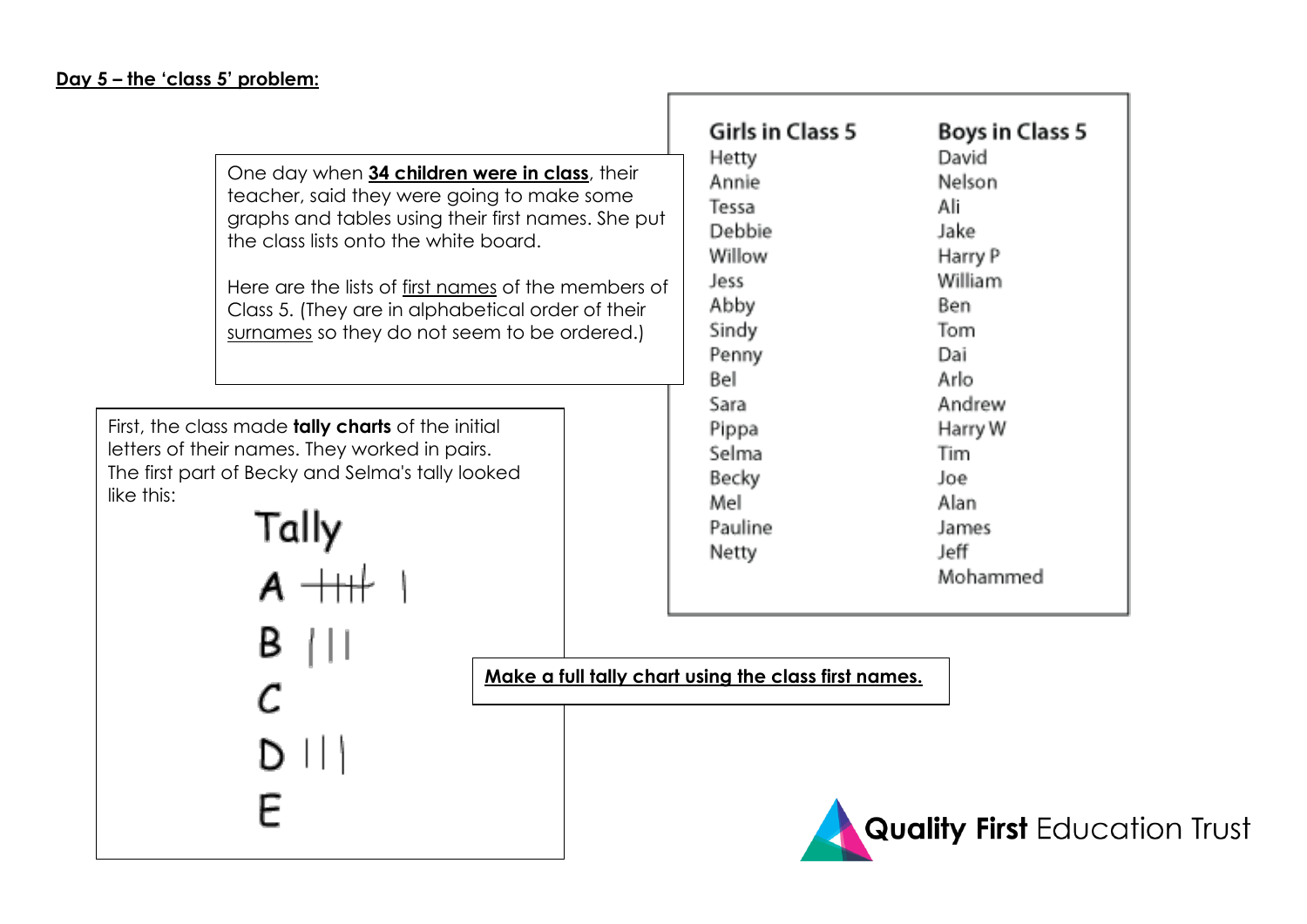Next they all made frequency tables using this information.

This is the first part of Alan and Joe's table:

Frequency table

**Who was away from school that** 

**day from this information?**



- $B 3$
- H 3
- $D 3$

**Make a frequency table using all the class's names.**

Next they decided which letters of the alphabet were needed and which were not needed to make a block graph of their class names. Then the boys took yellow squares and the girls took blue squares, drew a picture of themselves and put the initial of their first name on the square and stuck it onto paper to make a pictogram graph.

The last part of the class's block graph looked like this: